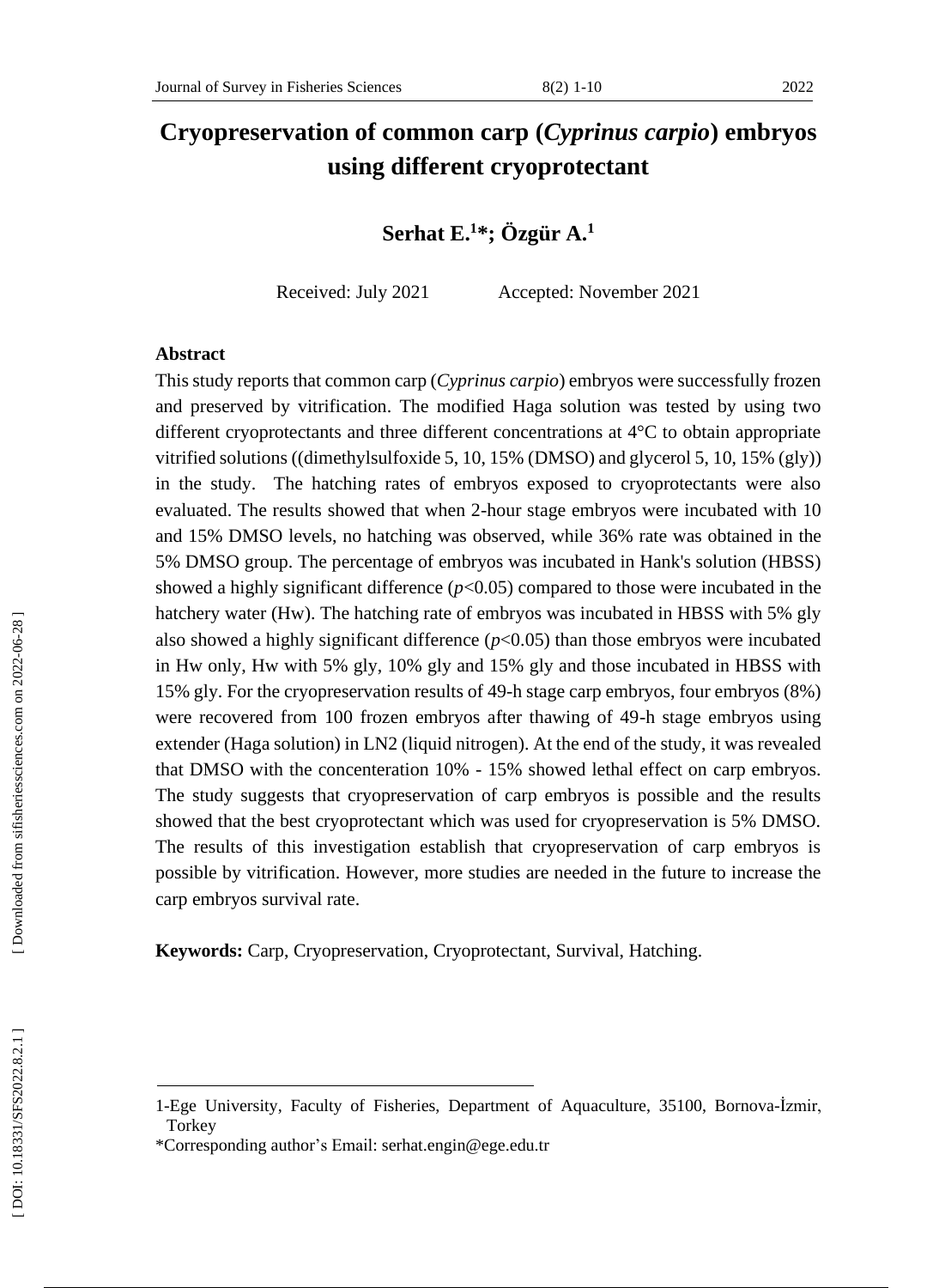2 Serhat and Özgür, Cryopreservation of common carp (*Cyprinus carpio*) embryos using different ...

### **Introduction**

Globally, carp is the most important species of fish farming industry, both in terms of quantity and total value. According to the Food and Agriculture Organization of the United Nations (FAO), 123 countries or regions reported cultured carp production to FAO in 2018. The global culture based carp production reached 28.9 million tonnes in 2018, which is historically high (FAO, 2020) .

 Cryobanking of egg and embryos becomes very important subject to enhance fish stocking through aquaculture technologies and reduce the dependency on wild stock for fish production, (Diwan *et al*., 2020). Nowadays, cryopreservation of fish sperm is carried out successfully for many fish species. However, it is not possible to mention about successful cryopreservation for fish eggs and embryos as these techniques are newer. Studies on cryopreservation of fish eggs/embryos have been carried out by many researchers, but cryopreservation has not been successful due to too many compartments in the structure of eggs and embryos (Kimmel and Law, 1985; Zhang and Rawson, 1995 ; Hagedorn *et al*., 1997; Harvey, 1983; Suzuki *et al*., 1995; Chao and Liao, 2001; Diwan *et al*., 2010). Not only freezing but also thawing is a very important step in the cold storage process of fish gametes and embryos. Almost all vitrified solutions are currently used contain a combination of several permeable cryoprotectants and one or more impermeable frost protection. This process must take place

as soon as possible to prevent the cell membrane from crystallizing (Engin *et al*., 2020).

Chilling studies on different fish embryos have been reported several times by Maddock (1974) for brown trout (*Salmo trutta* sp.), Haga (1982) for rainbow trout (*Onchorhynchus mykiss*), Jaoul and Roubaud (1982), Roubard *et al*. (1985), Magnus (1994), Magnus *et al*. (1996), for carp (*Cyprinus carpio*), Zhang *et al*. (1995), Hagedorn *et al*. (1997) for zebrafish (*Brachydanio rerio* ) , and Liu *et al*. (1993) for goldfish (*Carassius auratus*). These studies reported that the larvae were very sensitive after post -gastrulation. In addition, only a little data are available regarding the effect of cryoprotectants on fish embryos. Although it has been reported that successful freezing storage of carp embryos has been performed (Zhang *et al*., 1989), a complete standard has not been established, yet. Recently, successful cryopreservation of zebrafish embryos using gold nanorods (GNRs) to aid the warming process has been reported (Khosla *et al* . , 2017). The success of embryonic cell cryopreservation, as well as in vitro culture, depends on the developmental stage of the fish where it is harvested. Because the development time of different fish is variable.

 In this study, the toxicity of DMSO and Glycerol on carp embryos and survival rate of the fish were revealed. Modified Haga's solution (1982), were used to cryopreserve carp embryos.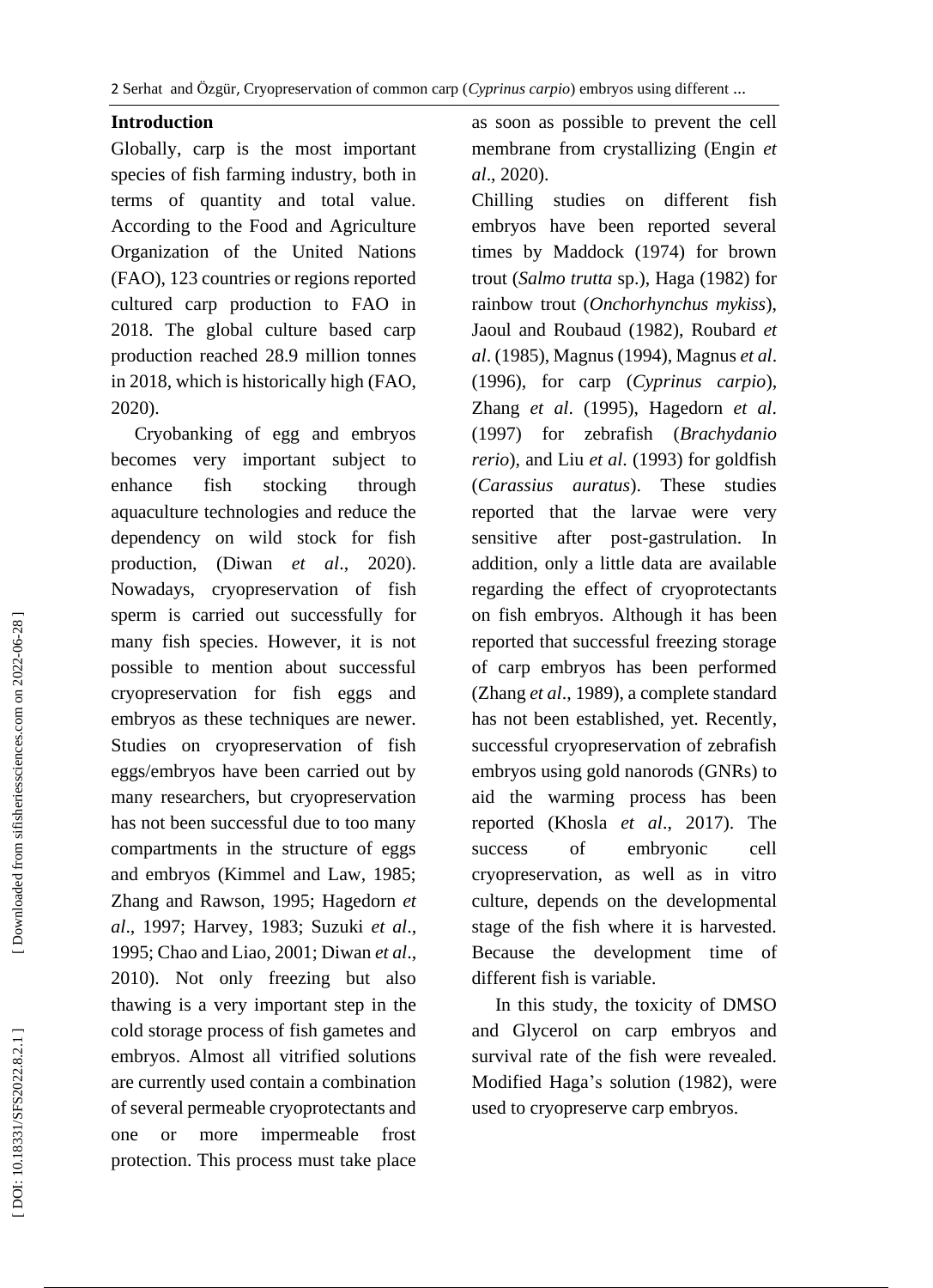## Journal of Survey in Fisheries Sciences 8(2) 2022

#### **Material and methods**

The experiment was conducted at a commercial carp farm where is located in Mugla, Turkey. In May, eggs and sperms were taken from 3 -years -old female and 5 -years -old male individuals that reached gonadal maturity. Males were injected with carp pituitary (CP) at a dose 1 mg/kg body weight of fish while females were injected with CP at a dose of 0·5 mg/kg body weight of fish and after 12 h they received a second 2.5mg/kg b.w of fish. Semen from male fishes were stripped and stored at 0 -2°C. The eggs were also taken from the females by stripped and kept in a damp cloth at the temperature of the cross to prevent the eggs from drying. 100 g eggs were fertilized with 1 -2 ml sperm, activation solution was added immediately for fertilization and mixed homogeneously. Then, fertilized eggs were incubated at 21°C.

 Before the experiment, hatchery water and HBSS were used for the vitrification solution. In the experiments, morphologically normal carp embryos were used at various development stages (2 -h, 6 -h, 24 -h and 49 -h). 200 embryos in 10 mL of 5%, 10% and 15% DMSO and glycerol in 15 mL test tubes were placed in a 4°C water bath for 20 minutes (El -Battawy and Linhart, 2014). The embryos were then washed twice with hatchery water and were transferred to the small special incubator cages. The dead embryos and hatched fry were counted. The experiment was repeated three times using 200 embryos in each replicate. Control embryos were

similarly manipulated in hatchery water then transported to the incubator cages. HBSS was used in the study as it achieved a better hatching percentage of carp embryos (49 -hour stage embryos) than HW. Modified Bock's (1992) solution was used for the cryopreservation process. The embryos cooled at 4°C / 20 min in the refrigerator were placed in 1.5 mL straw tubes and their mouths were closed automatically. Straw tubes were placed in the canister and gradually stored in the automatic freezer at -196°C for 10 minutes. Straws were then dissolved in a 40°C water bath for 7 seconds (El -Battawy and Linhart, 2014).

 Means of the data acquired were evaluated three replicates. Statistical significance was assessed using multiple analysis of variance (ANOVA, Statgraphics version 5), followed by multiple comparison LSD range tests. Probability values <0.05 were considered significant. The statistical analysis was computed using SPSS software.

#### **Results**

Results are shown regarding the cooling sensitivity with/without DMSO at 4°C at different stages of development (Fig. 1).

 Figure 1 shows the effect of different DMSO concentrations on the hatching rates of various embryos' stage Groups with the same superscript do not differ significantly  $(p<0.05)$ .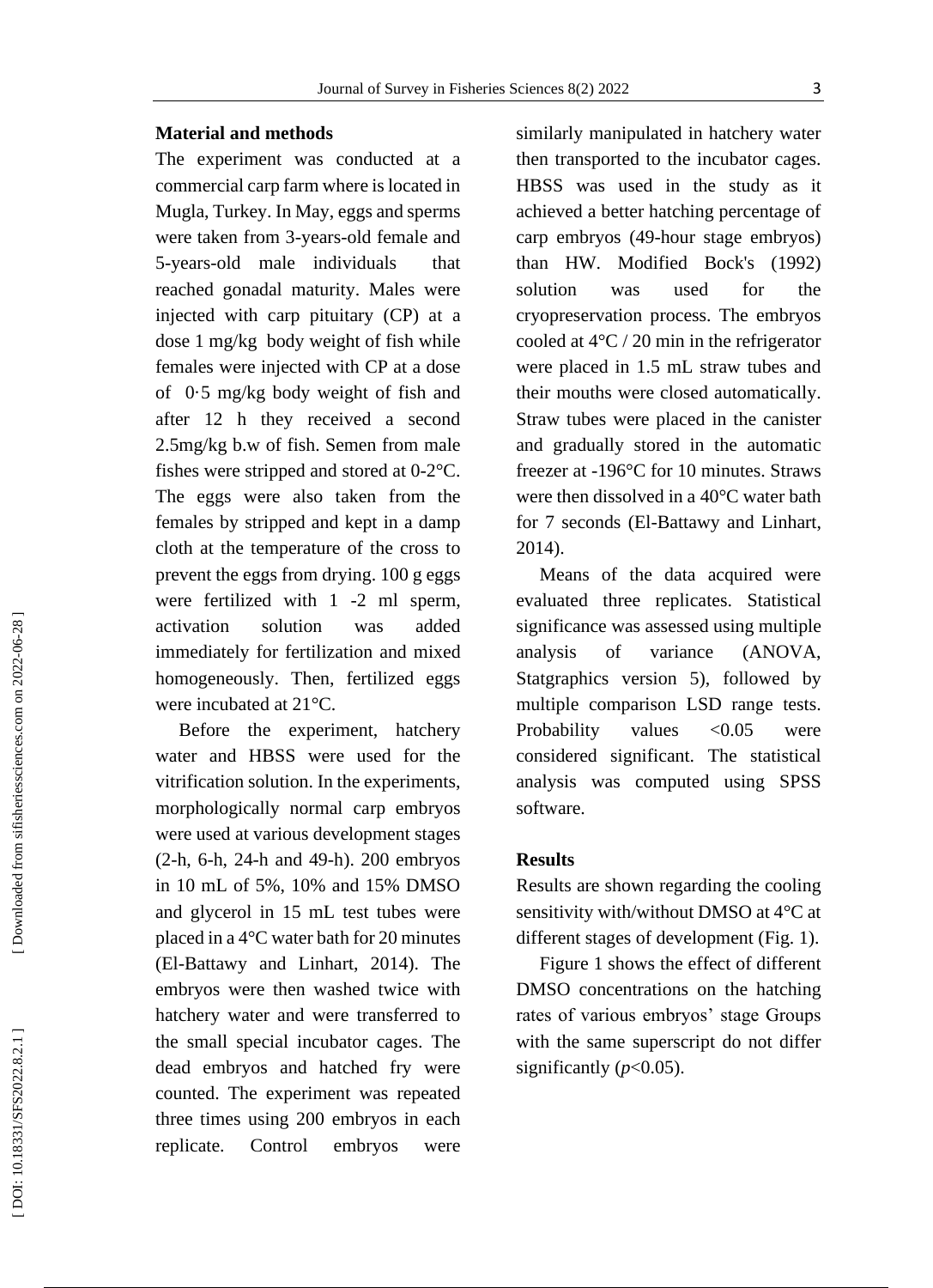

**Figure 1 : Effect of different DMSO concentrations on the hatching rates of various embryos' stage groups with the same superscript do not differ significantly (***p***<0.05).**

The effect of different concentrations of DMSO on the development of carp embryos was found to be significant (*p*<0.05). While 10 and 15% of DMSO had a lethal effect on the hatching rates in the 2 -hour phase, 5% DMSO showed a low significant difference compared to the control group  $(p<0.001)$ . There is no hatching at all three concentrations of DMSO in the 6 -hour phase. In the late developmental phase (49 hours), while a significant difference was detected with the control group  $(p<0.05)$ , no significant difference was found between the 5% and 10% concentrations (*p*>0.05). At the end of the study, it was revealed that embryos at the 49 -hour stage were less sensitive to DMSO. On the other hand, it was determined that they were most sensitive when compared with the control group at the 2 -hour stage. The effect of glycerol on the hatching rate has been demonstrated. Gly showed a protective effect and the

highest significance  $(p<0.05)$  at 10% concentration found in both HBSS and HW (93.69±2.38 and 88.42±3.03). On the other hand, it showed low significance on the hatching rate of eggs at a concentration of  $15\%$  ( $p<0.05$ )  $(71.43\pm 2.42$  and  $68.22\pm 5.45$ ). In addition, no significant difference was found between the incubation of carp embryos in both HBSS and HW at 5% concentration (*p*>0.05). (Fig . 2) .

 Figure 2 shows the impact of various Gly concentrations on the hatching rates. Groups with the same superscript do not differ significantly  $(p<0.05)$ .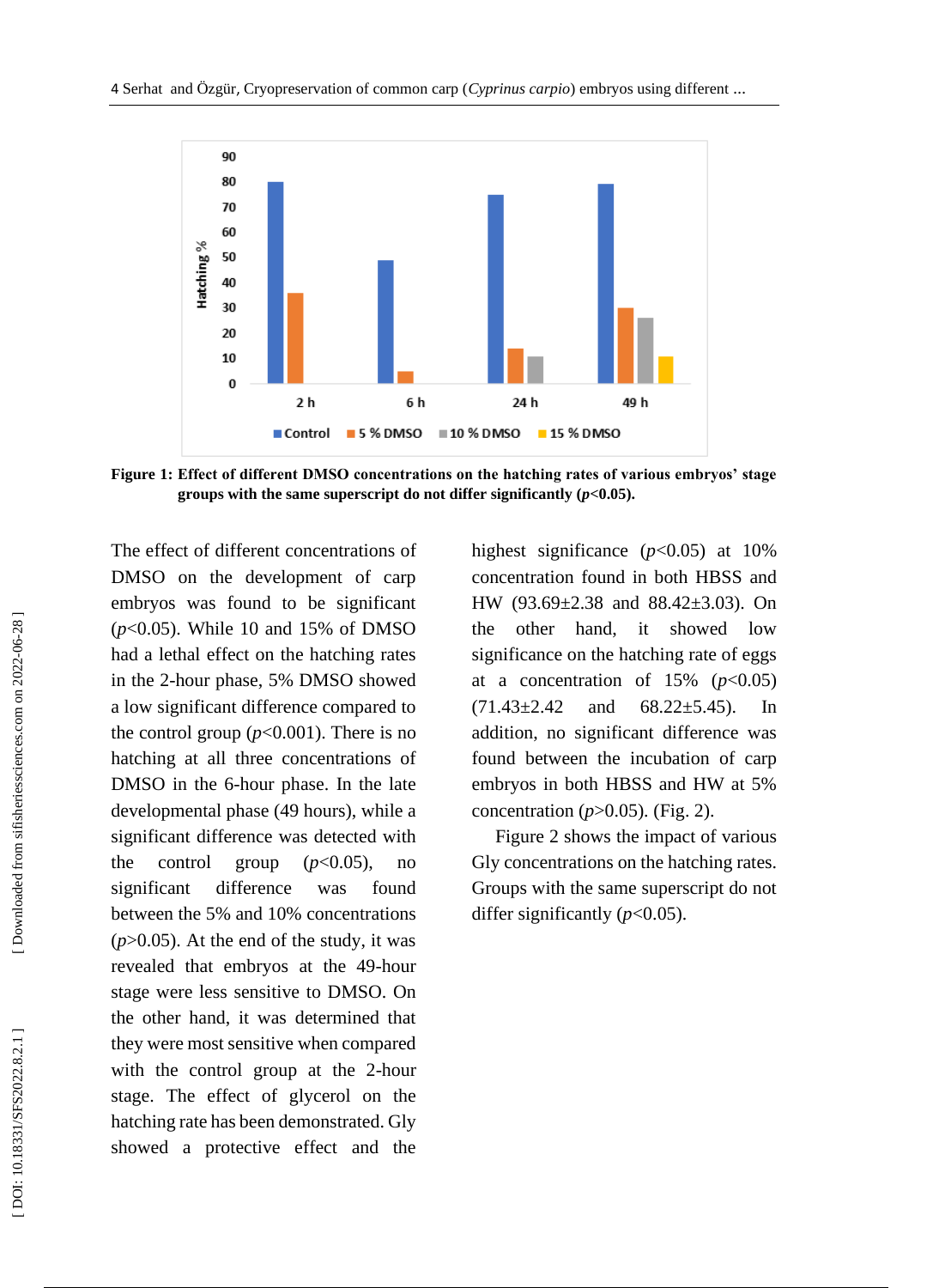

**Figure 2 : Shows the impact of various Gly concentrations on the hatching rates. Groups with the same superscript do not differ significantly (***p***<0.05).**

#### **Discussion**

The present study demonstrated the successful cryopreservation of carp embryos (*Cyprinus carpio*) by vitrification. When previous studies are examined, it is understood that fish egg freezing processes occur before embryo freezing. Zell (1978) reported that rainbow trout (*Oncorhynchus mykiss*) stored their eggs at -55°C, and Erdal and Graham (1980) stored at -20°C. In addition, in studies on Seaperch (*Lateolabrax japonicus*) (Tian *et al*., 2003) and Japanese flounder (*Paralichthys olivaceus*) species, it has been reported that larvae hatching were successfully observed at the end of vitrification. On the contrary, Chen and Tian (2005) state that the protocol was not successful for Japanese flounder (*Paralichthys olivaceus*) embryos (Zhao *et al*., 2005; Edashige *et al* . , 2006) that although hatching was successful, larvae

survival were very short. The first successful cryopreservation of fish embryos was reported in carp using the programmed slow freezing method in liquid nitrogen, but the results were not reproducible (Zhang *et al* ., 1989).

 It should be noted that all CPAs have toxicity to biological systems. The relationship of the internal concentration of DMSO to fertilization and embryo survival rates in O. lapites embryos and the effects of various factors on these processes have been reported. DMSO passage into the cell is higher in embryos than in eggs and increased with embryonic development; however, it has been reported that the DMSO concentration in the eyed embryos reached a point in 1 -5 minutes, but it did not penetrate further even if the time was prolonged (Routray *et al* . , 2002). Glycerol is the least toxic of any permeable cryoprotectants, but it is also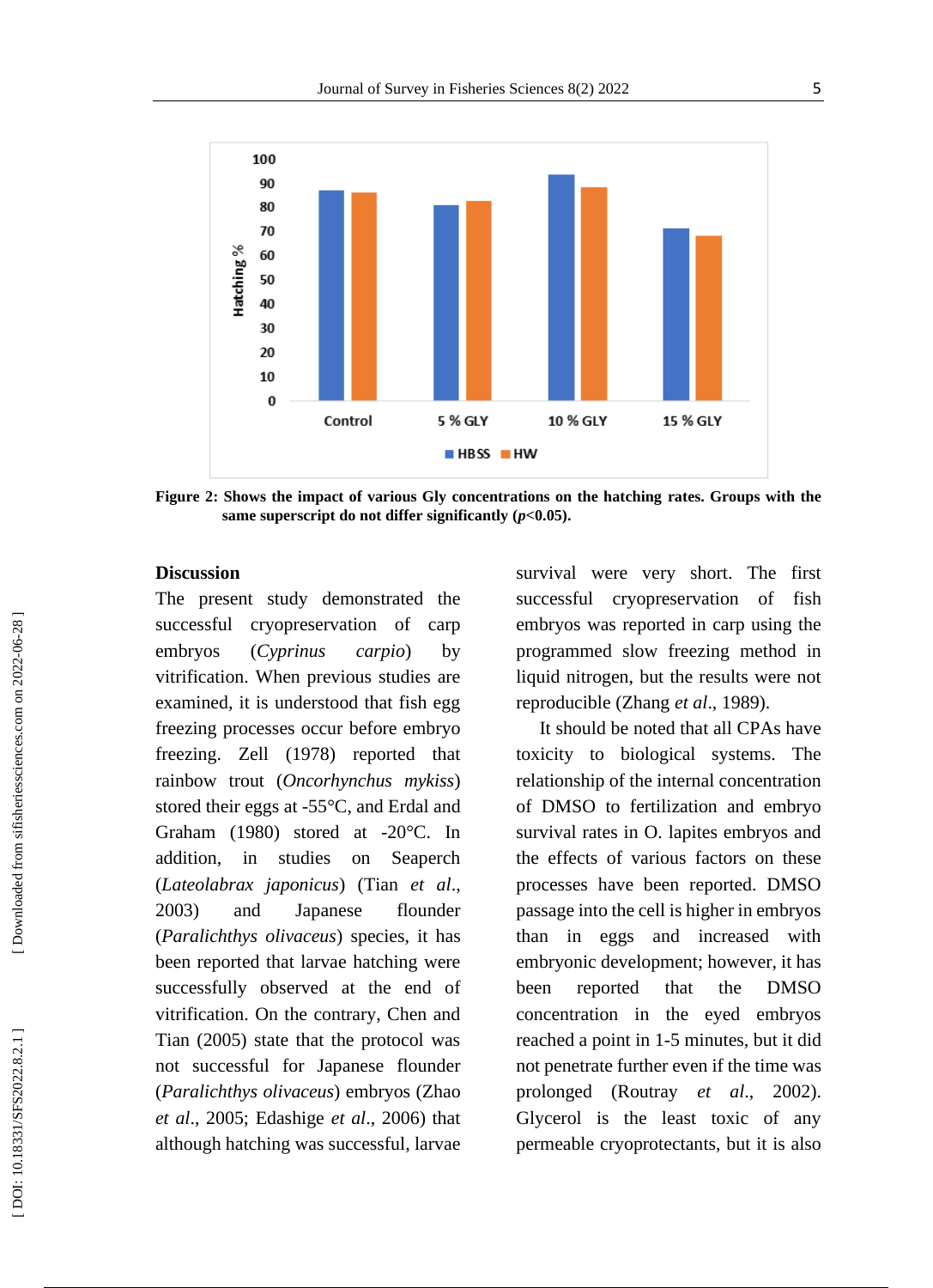the least membrane permeable. Therefore, glycerol takes longer to stabilize and increases the likelihood of cryogenic injury due to reduced permeability, volume and osmotic stress (Leung and Jamieson, 1991). Despite this, the researchers stated that although glycerol has a larger molecule than DMSO, it penetrates the embryos faster, and DMSO has more toxic effects (Withler and Lim, 1982; Kerby, 1983; Harvey *et al*., 1983; Ashwood -Smith , 1986; Riley, 2004). In this study, the hatching of embryos incubated in HBSS showed a high significant  $(p<0.05)$ difference compared to those incubated in HW. In addition, the percentage of hatching of larvae incubated with glycerol was quite significant compared to DMSO  $(p<0.05)$ . Our results are similar to the findings of the researchers above. Also, the percentage of hatching of embryos incubated in HBSS with 10% glycerol was quite significant with the group with 5% and 15% (*p*<0.05). The results are parallel to the findings of Zhang and Rawson (1995), who reported lower toxicity of Gly in zebrafish embryos. In addition, Gly concentration has been reported to have a significant effect on the hatching rate of turbot (*Scophthalmus maximus*) embryos (Cabrita *et al*., 2003).

 Although the cryopreservation of fish sperm has been extensively studied using teleost fish (Linhart *et al*., 2002), there are some questions regarding the successful cryopreservation of fish eggs and embryos. Attempts have been made to preserve fish eggs but have failed due to dehydration problems, the large size of the eggs, and the different water permeability of the membranes (Horton and Ott, 1976). In studies of fish embryos, some teleost (C. carpio, Labeo rohia, and B. rerio) embryos have been found to have a 100% mortality rate when stored at liquid nitrogen temperature for as little as 3 hours (Harvey *et al*., 1983). On the other hand, Zhang *et al*. (1989) reported that widely used cryopreservation was successful for carp embryos at freezing temperatures; however, these results have not been replicated. Studies on the cryopreservation of fish eggs/embryos have been performed by a large number of researchers, but cryopreservation has not been successful in live eggs/embryos (Suzuki *et al*., 1995; Zhang and Rawson, 1995; Hagedorn *et al*., 1997; Zhang *et al*., 200 7; Danilo *et al*., 2014; Keivanloo and Sudagar, 2013, 2016). At the end of the study, there are no survival embryos after thawing for cryopreservation. These results can be an association to Rall (1993) and this showed similar results with the researchers mentioned above. Rall (1993) reported that there are five main problems in the cryopreservation of eggs and embryos of teleost fish. 1. The size of fish eggs and embryos is larger than sperm cells. This situation causes severe damage after freezing and thawing, 2. The large size of the egg and embryos results in a low surface/volume ratio and lower membrane permeability, 3. Due to the presence of a multilayer membrane inhibits osmotic properties, 4. Because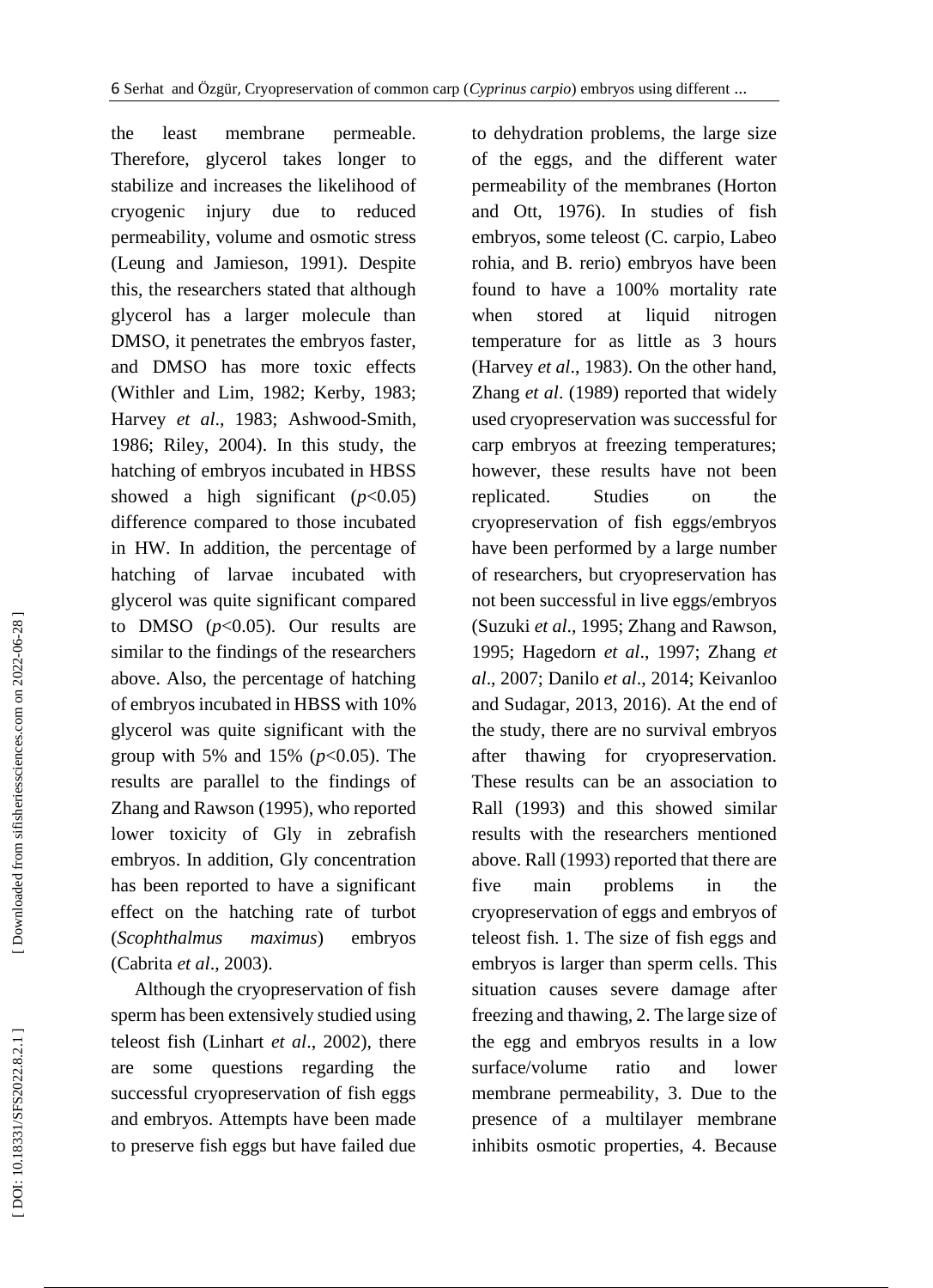of its low membrane permeability, cryo agents are difficult to penetrate and 5. fish eggs and embryos are very sensitive to sub -zero temperatures. This finding is in accord with Edashige *et al*. (2006) who reported that the Japanese flounder embryos were difficult to cryopreserve by vitrification. In the study, 8% recovery was achieved at the end of vitrification of carp embryos stored in LN2 using an automatic freezer.

#### **Conclusion**

It is apparent from the present study that using different cryoprotectants of the embryos of carp. All the eight survived carp embryos were of normal morphology and hatched successfully. However, more research needs to be done to standardize techniques and increase the effective storage times of cryopreservation fish embryos. In the future, it is necessary to increase the number of trials using different cryo agents and cryoprotectants to standardize the appropriate technique.

#### **References**

- **Ashwood -Smith, M.J., 1986.** The cryopreservation of human embryos. Human Reproduction *(Oxford)*, 1, 319 -332.
- **Bock, R., 1992.** Eine neue Methode der Kryokonserverung von Fischeiern und spermaproben. Schr-Reihe Verein WaBola 89, Gustav -Fischer Vertrag, Stuttgart, pp.553 -562 .
- **Cabrita, E., Robles, V., Chereguini, O., Wallace, J.C. and Herraez, M.P., 2003.** Effect of different

cryoprotectants and vitrificant solutions on the hatching rate of turbot embryos (*Scophthalmus maximus*). *Cryobiology*, 47, 204 -213.

- **Chao, N., and Liao , C., 2001.**  Cryopreservation of finfish and shellfish gametes and embryos. *Reproductive Biotechnology in Finfish Aquaculture , 2001,* Pages 161 -189.
- **Chen, S.L. and Tian, Y.S., 2005.** Cryopreservation of flounder (*Paralichthys olivaceus*) embryos by vitrification. *Theriogenology*, 63. 1207 -1219.
- **Danilo, P.S. Jr., Leandro, C.G., Ricardo, P.R., Darci, C.F., Melanie, D. and Zhang, T., 2014.** Cryopreservation of embryos and oocytes of South American fish species, in *Recent Advances in Cryopreservation*, ed. H. Yamashiro (Rijeka: InTech).
- **Diwan, A. D., Ayyappan, S., Lal, K. K., and Lakra, W. S., 2010.** Cryopreservation of fish gametes and embryos. *Indian J. Anim. Sci*. 80, 109 –124.
- **Diwan, D., Harke, S.N. and Panche, N., 2020.** Cryobanking of Fish and Shellfish Egg, Embryos and Larvae: An Overview. *Frontiers in Marine Science*, May 2020 Volume 7 Article 251.
- **Edashige, K., Valdez, D.M., Jr., Hara, T., Saida, N., Seki, S. and Kasai, M., 2006 .** Japanese flounder (*Paralichthys olivaceus*) embryos are difficult to cryopreserve by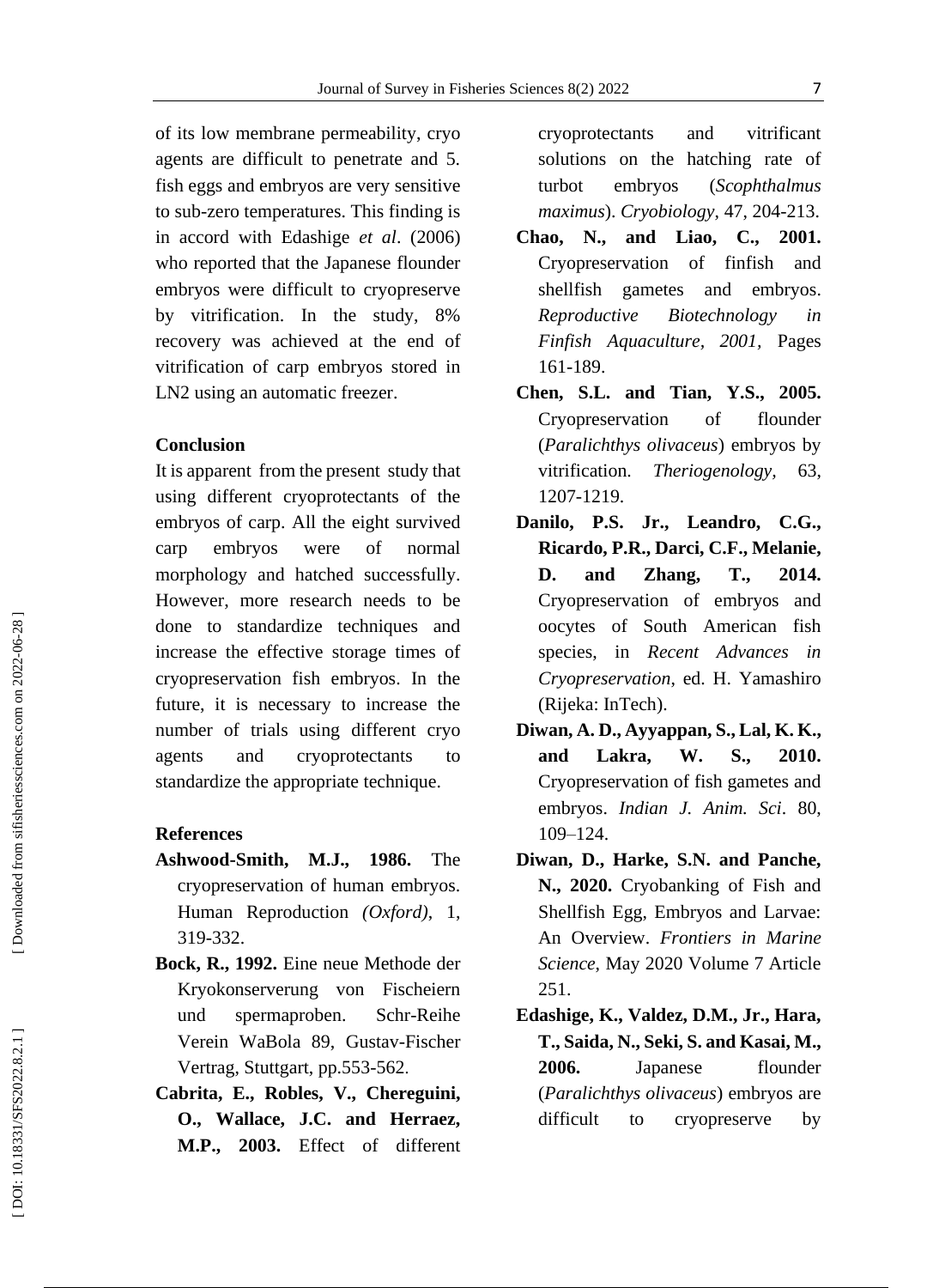vitrification. *Cryobiology*, 53 , 96 - 106.

- **Engin S., Saka Ş. and Fırat, M.K., 2020.** Effects Of Dmso And Thawing Rates On Sperm Motility For Cryopreservation Of Sperm In Gilt - Head Seabream (*Sparus aurata*). *Fresenius Environmental Bulletin*, 29, ss.2691 -2697, 2020.
- **El -Battawy, K.A. and Linhart, O., 2014.** Cryopreservation of Common Carp (*Cyprinus carpio*) Embryos using Vitrification. *Middle East Journal of Applied Sciences*, 4(4): 1155 -1160, 2014 .
- **Erdahl, D.A. and Graham, E.F., 1980.** "Preservation of gametes of freshwater fish," in Proceedings of International Conference of Animal Reproduction and Artificial Insemination, Madrid, 317 –326.
- **FishStatJ – Software for Fishery and Aquaculture Statistical Time Series**. In: FAO Fisheries and Aquaculture Department, Rome. http://www.fao.org

/fishery/statistics/software/fishstatj/e n (Accessed 2 March 2020). Inflation Tool. 2020.

https://www.inflationtool.com/us dollar?amount

=100&year1=1997&year2=2017.

- **Haga, Y., 1982.** On the subzero temperature preservation of fertilized eggs of rainbow trout. *Bulletin of the Japanese Society for the Science of Fish*, 48, 1569 –1572.
- **Hagedorn, M., Kleinhans, F.W., Freitas, R., Liu, J., Hsu, E., Wildt, D.E. and Rall, W.F., 1997.** Water

distribution and permeability of zebrafish embryos *Brachydanio rerio. The Journal of Experimental Zoology,* 15, 278( **6** ), 356 -71.

- **Harvey, B., 1983.** Cooling of embryonic cells, isolated blastoderms, and intact embryos of the zebra fish *Danio rerio* to -196°C. *Cryobiology*, 20, 440 -447.
- **Horton, H.F. and Ott, A.G., 1976.** Cryopreservation of fish spermatozoa and ova. *Journal of Fisheries Research Board of Canada* , 33 , 995 - 1000 .
- **Jaoul, A. and Roubaud, P., 1982.** Resistance de l'oeuf de em carp commune (*Cyprinus carpio* L. Cyprinidae) a des chocs thermiques chauds ou froids. *Canadian Journal Zoology*, 60, 3409 –3419.
- **Keivanloo, S. and Sudagar, M., 2013.** Preliminary studies on the cryopreservation of Persian Sturgeon (*Acipenser persicus*) embryos. Open Access *Scientific Reports* , 2, 674. DOI: 10.4172/scientific reports: 674.
- **Keivanloo, S. and Sudagar, M., 2016.** Cryopreservation of Persian sturgeon (*Acipenser persicus*) embryos by DMSO -based vitrificant solutions. *Theriogenology* , 85, 1013 –1018. DOI:

10.1016/j.theriogenology.2015.11.01 2

- **Kerby, J.H., 1983.** Cryogenic preservation of sperm from Striped Bass. Transactions of the *American Fish Society*, 112 , 86 -94.
- **Kimmel, C. B., and Law, R. D., 1985.** Cell lineage of zebrafish blastomeres. I. Cleavage pattern and cytoplasmic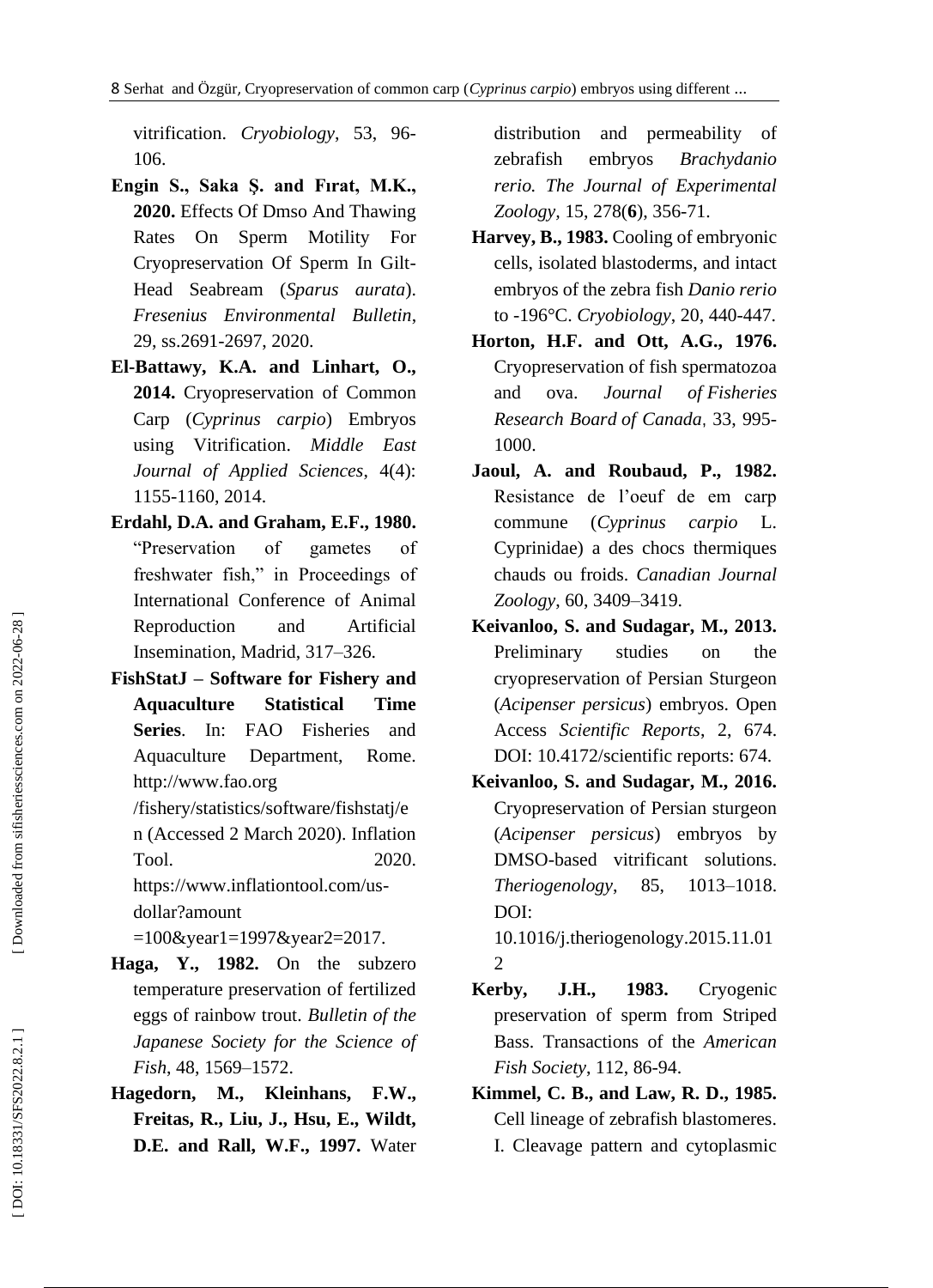bridges between cells. *Developmental biology,* 1*985* Mar;108(1):78 -85.

- **Khosla, K., Wang, Y. and Hagedorn, M., 2017.** Gold nanorod induced warming of embryos from the cryogenic state enhances viability. *ACS Nano* 11, –7878. [https://doi.org/10.1021/acsnano.](https://doi.org/10.1021/acsnano) 7b02216 .
- **Leung, L.K. and Jamieson, B.G.M., 1991.** Live preservation of fish gametes. In Jamieson B. G. M. Fish Evolution and Systematics: Evidence from Spermatozoa. Cambridge Univ. Press, Cambridge, pp. 245-269.
- **Linhart, O., Cosson, J. and Mims, SD., 2002.** Effects of ions on the motility of fresh and demembranated paddlefish (*Polyodon spathula*) spermatozoa. *Reproduction,* 124, 713 –719 .
- **Liu, K., Chou, T. and Lin, H., 1993.** Cryosurvival of goldfish embryos after subzero freezing. *Aquatic Living Resources*, 6, 145 –153.
- **Maddock, B.G.A., 1974.** Technique to prolong the incuba tion period of brown trout ova. *Programme Fish Culture*, 36, 219 –222.
- **Magnus, Y., 1994.** ''Improvement of the Viabilityof Fish Eggs and Embryos at Low Temperatures.''21. Harvey, B., and Chamberlain, J. B. Water permeabil -ity in the developing embryo of the zebrafish, *Bra -M. Sc.*  Thesis, Tel-Aviv University, Tel-Aviv .
- **Magnus, Y., Ar, A. and Lubzens, E., 1996.** Permeability and toxicity of 3H DMSO to developing ornamen- tal

carp eggs. Proc. *Reproductive Physiolgy.* 5th Inter Symp., Austin, Tx.

- **Rall, W.F., 1993.** Recent advances in the cryopreservation of salmonid fishes. In ''Genetic Conservation of Salmonid Fishes'' (J. G. Cloud and G. H. Thor gaard, Eds.), pp. 137 –158. Plenum, New York.
- **Riley, K.L., Holladay, C.G., Chesney, E.J. and Tiersch, T.R., 2004.** Cryopreservation of sperm of red snapper (*Lutjanus campechanus*). *Aquaculture*, 238, 183 -194.
- **Roubard, P., Chailiou, C., Sfafei, D. and Variation Magnus, Y., 1985 .** ''Improvement of the Viability of Fish Eggs and Embryos at Low Temperatures.'' M. Sc. Thesis, Tel - Aviv University, Tel -Aviv.
- **Routray, P., Suzuki, T. and Strüssmann, C.A., 2002.** Factors affecting the uptake of DMSO by the eggs and embryos of medaka, *Oryzias latipes. Theriogenology,* 58, 1483 – 1496. DOI: 10.1016/s0093-691x(02)01076 -2.
- **Suzuki, T., Komada, H., Takai, R., Arii, K. and Kozima, T .T., 1995.** Relation between toxicity of cryoprotectant DMSO and its concentration in several fish embryos. *Fish Science*, 61, 193 –197.
- **Tian, Y.S., Chen, S.L., Yan, A.S., Ji, X.S. and Yu, G.C., 2003.** Cryopreservation of the sea perch (Lateolabrax japonicus) embryos by vitrification. *Acta Zoologica Sinica*, 49 , 843 -850.